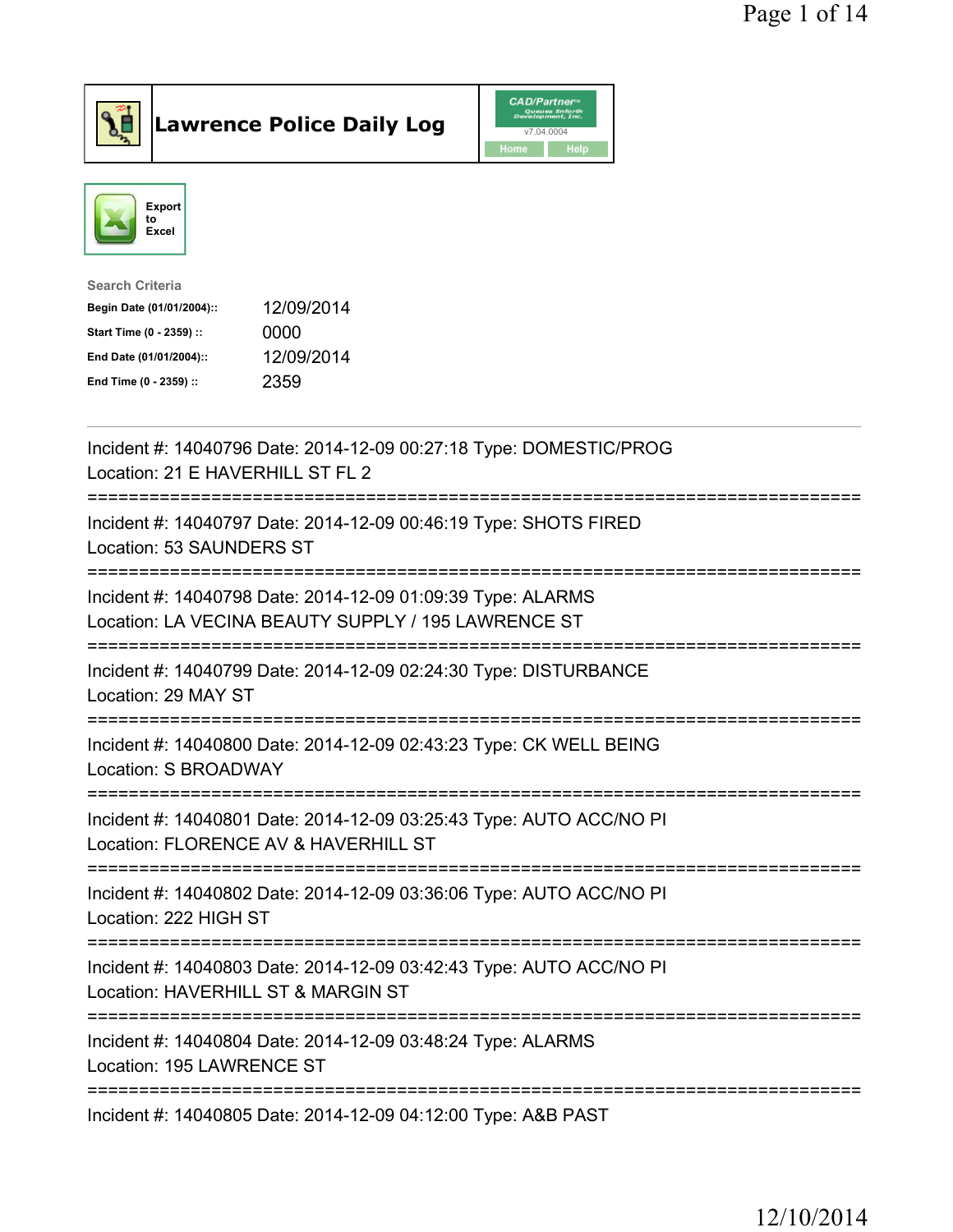Location: 200 PARKER ST #18 =========================================================================== Incident #: 14040806 Date: 2014-12-09 04:14:52 Type: AUTO ACC/UNK PI Location: CHESTER ST & S BROADWAY =========================================================================== Incident #: 14040807 Date: 2014-12-09 04:19:31 Type: STOL/MV/PAS Location: 66 THORNTON ST =========================================================================== Incident #: 14040808 Date: 2014-12-09 04:54:12 Type: AUTO ACC/PI Location: BODWELL ST & GREENWOOD ST =========================================================================== Incident #: 14040809 Date: 2014-12-09 05:03:27 Type: M/V STOP Location: CANAL ST & FRANKLIN ST =========================================================================== Incident #: 14040810 Date: 2014-12-09 05:05:38 Type: AUTO ACC/NO PI Location: 1 GROCERY WY =========================================================================== Incident #: 14040811 Date: 2014-12-09 05:18:26 Type: AUTO ACC/NO PI Location: 47 CEDAR ST =========================================================================== Incident #: 14040812 Date: 2014-12-09 05:19:41 Type: AUTO ACC/NO PI Location: 182 PROSPECT ST =========================================================================== Incident #: 14040813 Date: 2014-12-09 05:31:45 Type: AUTO ACC/NO PI Location: ELM ST & UNION ST =========================================================================== Incident #: 14040814 Date: 2014-12-09 05:33:56 Type: AUTO ACC/PI Location: MYRTLE ST & WILLOW ST =========================================================================== Incident #: 14040815 Date: 2014-12-09 05:37:16 Type: AUTO ACC/PI Location: ALLEN ST & SUMMER ST =========================================================================== Incident #: 14040816 Date: 2014-12-09 05:39:55 Type: AUTO ACC/UNK PI Location: 22 SAUNDERS ST =========================================================================== Incident #: 14040817 Date: 2014-12-09 05:50:42 Type: AUTO ACC/NO PI Location: 34 FERN ST =========================================================================== Incident #: 14040818 Date: 2014-12-09 05:56:45 Type: AUTO ACC/UNK PI Location: MARSTON ST =========================================================================== Incident #: 14040820 Date: 2014-12-09 05:58:13 Type: AUTO ACC/PI Location: ALLEN ST & SUMMER ST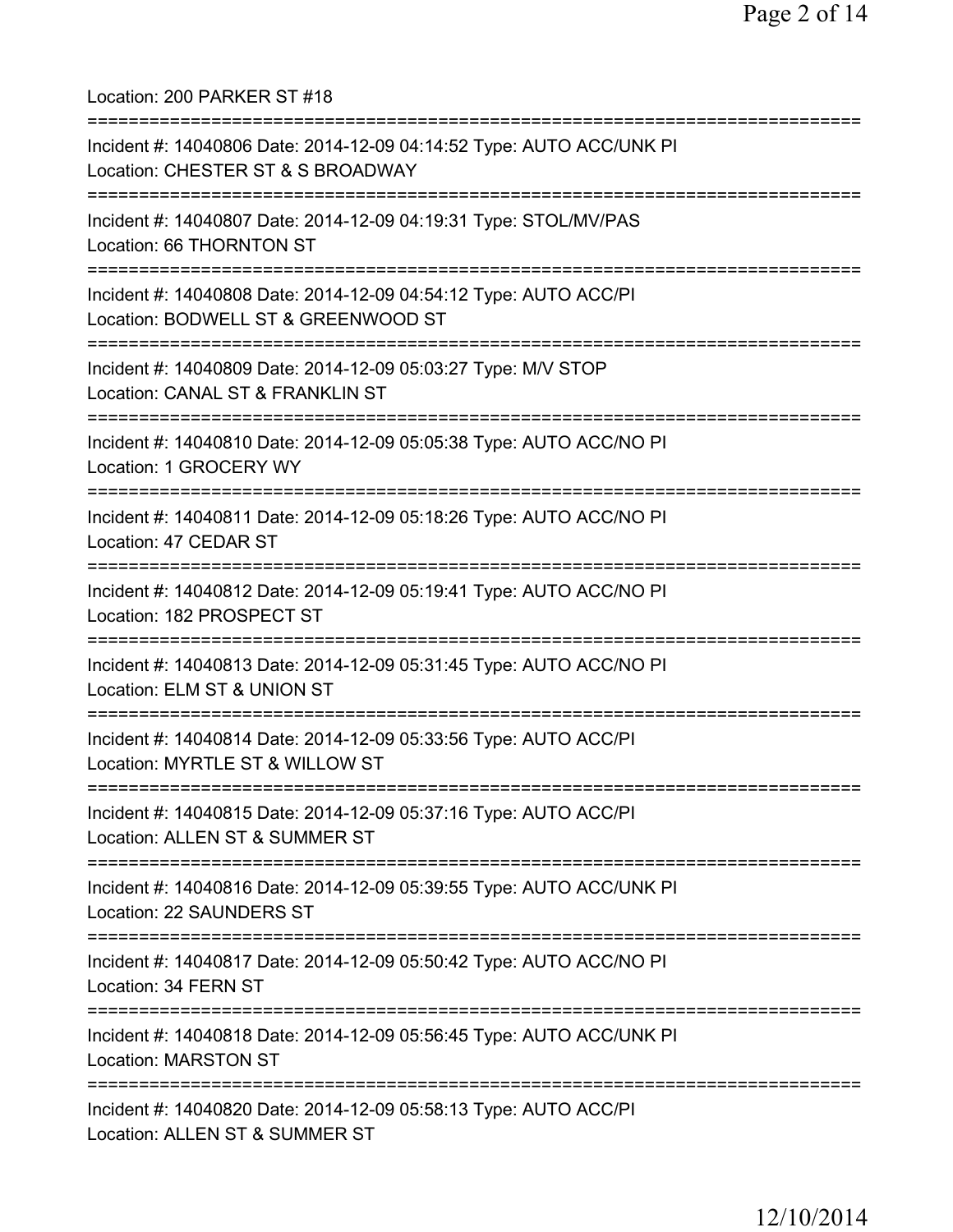| Incident #: 14040819 Date: 2014-12-09 05:58:46 Type: AUTO ACC/UNK PI<br>Location: 36 FULTON ST                                         |
|----------------------------------------------------------------------------------------------------------------------------------------|
| Incident #: 14040821 Date: 2014-12-09 05:59:33 Type: AUTO ACC/UNK PI<br>Location: MERRIMACK ST & S UNION ST<br>======================= |
| Incident #: 14040822 Date: 2014-12-09 06:01:20 Type: ALARMS<br>Location: 219 S UNION ST                                                |
| Incident #: 14040823 Date: 2014-12-09 06:07:22 Type: AUTO ACC/PI<br>Location: ELM ST & JACKSON ST                                      |
| Incident #: 14040824 Date: 2014-12-09 06:09:44 Type: AUTO ACC/PI<br>Location: 73 ELM ST                                                |
| Incident #: 14040825 Date: 2014-12-09 06:11:03 Type: AUTO ACC/NO PI<br>Location: GREATER LAWRENCE VOKE / 57 RIVER ROAD                 |
| Incident #: 14040826 Date: 2014-12-09 06:12:04 Type: AUTO ACC/UNK PI<br>Location: 92 EUTAW ST                                          |
| Incident #: 14040827 Date: 2014-12-09 06:27:39 Type: AUTO ACC/NO PI<br>Location: 81 SUNSET AV<br>====================                  |
| Incident #: 14040828 Date: 2014-12-09 06:29:30 Type: AUTO ACC/UNK PI<br>Location: 10 SILVERSTEIN CT                                    |
| Incident #: 14040829 Date: 2014-12-09 06:30:43 Type: AUTO ACC/PI<br>Location: 3 DURSO AV                                               |
| Incident #: 14040830 Date: 2014-12-09 06:38:09 Type: AUTO ACC/PI<br>Location: 193 BRUCE ST                                             |
| Incident #: 14040831 Date: 2014-12-09 06:41:00 Type: AUTO ACC/NO PI<br>Location: 36 JENNINGS ST                                        |
| Incident #: 14040832 Date: 2014-12-09 06:42:20 Type: AUTO ACC/NO PI<br>Location: OSGOOD ST                                             |
| Incident #: 14040833 Date: 2014-12-09 06:42:24 Type: AUTO ACC/UNK PI<br>Location: ALDER ST & BENNINGTON ST                             |
|                                                                                                                                        |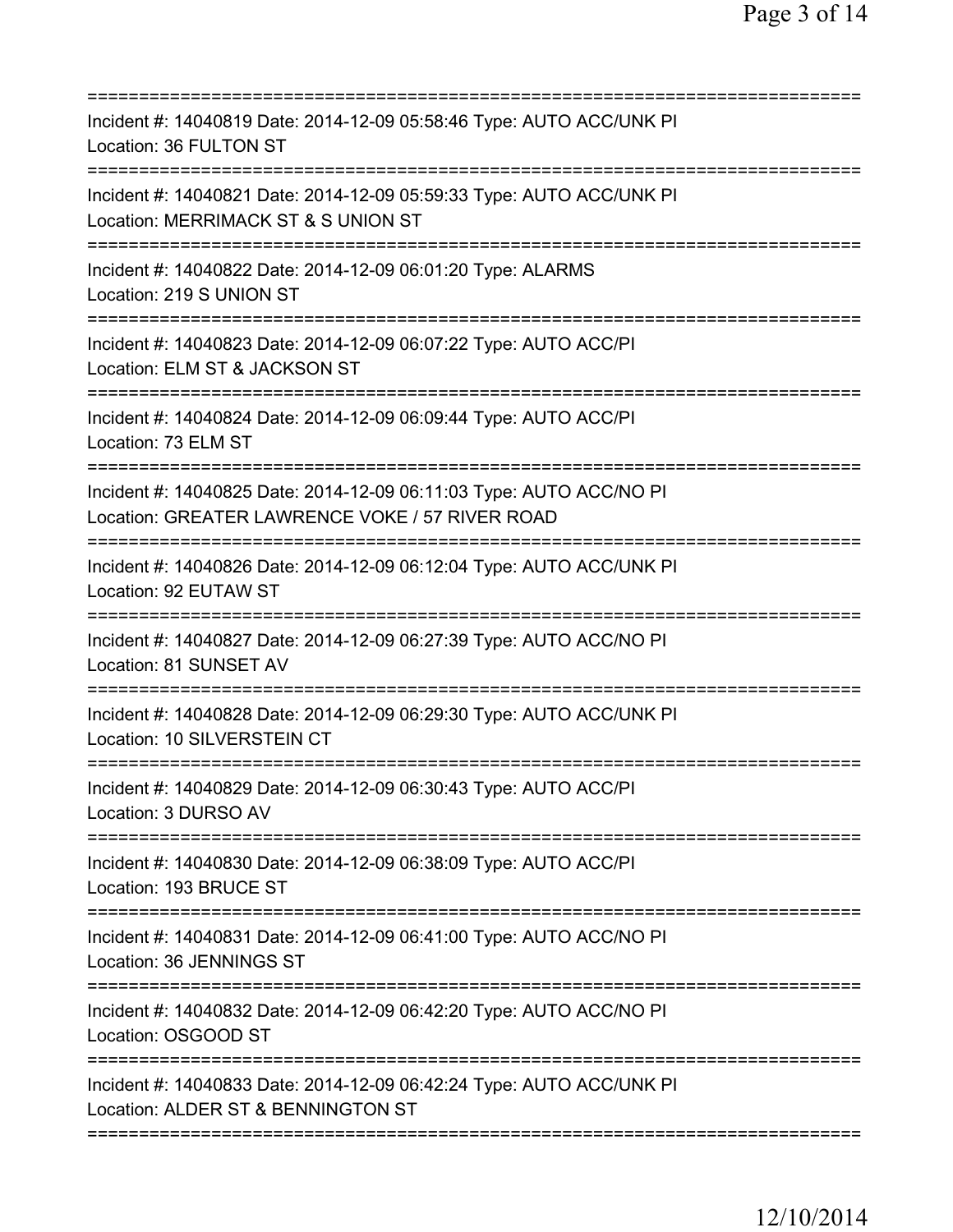| Incident #: 14040834 Date: 2014-12-09 06:42:58 Type: AUTO ACC/UNK PI<br>Location: 21 OREGON AV                                       |
|--------------------------------------------------------------------------------------------------------------------------------------|
| Incident #: 14040835 Date: 2014-12-09 06:48:59 Type: AUTO ACC/UNK PI<br>Location: FERN ST & LEXINGTON ST                             |
| Incident #: 14040836 Date: 2014-12-09 06:49:52 Type: AUTO ACC/NO PI<br>Location: ERVING AV & LAWRENCE ST                             |
| Incident #: 14040837 Date: 2014-12-09 06:53:09 Type: AUTO ACC/NO PI<br>Location: 371 MARKET ST                                       |
| Incident #: 14040838 Date: 2014-12-09 06:57:11 Type: AUTO ACC/NO PI<br>Location: 265 CYPRESS AV                                      |
| Incident #: 14040839 Date: 2014-12-09 06:58:36 Type: AUTO ACC/NO PI<br>Location: BUSWELL ST & SARATOGA ST                            |
| Incident #: 14040840 Date: 2014-12-09 07:04:46 Type: AUTO ACC/NO PI<br>Location: CENTRAL CATHOLIC HIGH SCHOOL / 300 HAMPSHIRE ST     |
| Incident #: 14040841 Date: 2014-12-09 07:05:30 Type: AUTO ACC/NO PI<br><b>Location: MARKET ST</b>                                    |
| =============================<br>Incident #: 14040842 Date: 2014-12-09 07:15:49 Type: AUTO ACC/PI<br>Location: CANAL ST & MARSTON ST |
| Incident #: 14040843 Date: 2014-12-09 07:16:05 Type: AUTO ACC/PI<br>Location: SARATOGA ST & STEARNS AV                               |
| Incident #: 14040844 Date: 2014-12-09 07:16:44 Type: AUTO ACC/UNK PI<br>Location: PROSPECT ST & VINE ST                              |
| Incident #: 14040845 Date: 2014-12-09 07:21:36 Type: AUTO ACC/UNK PI<br>Location: THORNTON ST & WILLIAM ST                           |
| Incident #: 14040846 Date: 2014-12-09 07:22:46 Type: AUTO ACC/PI<br>Location: 163 WEST ST                                            |
| Incident #: 14040847 Date: 2014-12-09 07:23:50 Type: AUTO ACC/PI<br>Location: 163 WEST ST                                            |
| Incident #: 14040848 Date: 2014-12-09 07:30:55 Type: LOCKOUT                                                                         |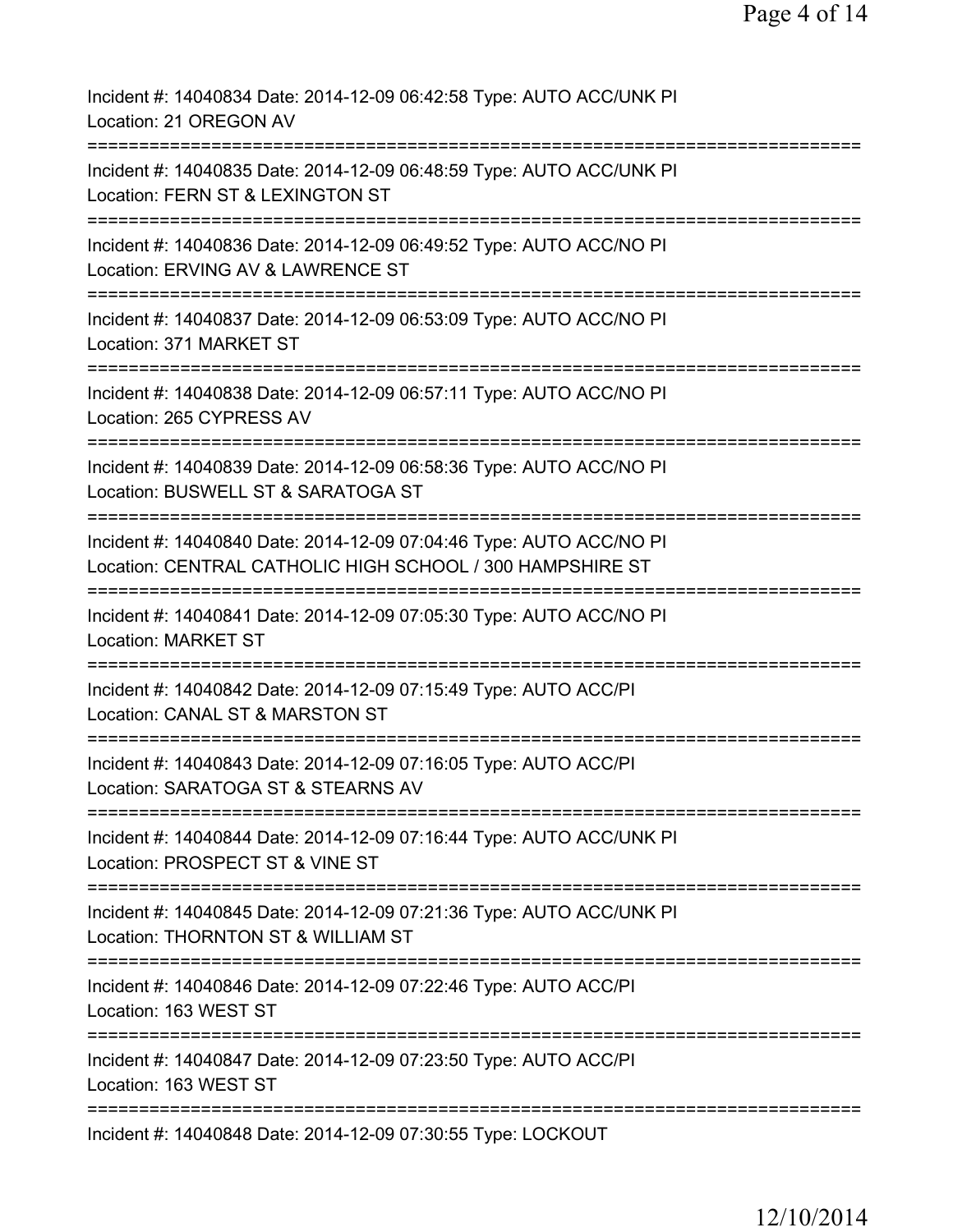Location: 113 HIGH ST =========================================================================== Incident #: 14040849 Date: 2014-12-09 07:35:43 Type: AUTO ACC/PI Location: 230 ANDOVER ST =========================================================================== Incident #: 14040850 Date: 2014-12-09 07:36:02 Type: AUTO ACC/UNK PI Location: 50 WILLIAM ST =========================================================================== Incident #: 14040851 Date: 2014-12-09 07:39:31 Type: AUTO ACC/UNK PI Location: 5 SAXONIA AV =========================================================================== Incident #: 14040852 Date: 2014-12-09 07:39:52 Type: AUTO ACC/PI Location: BRADFORD ST & FRANKLIN ST =========================================================================== Incident #: 14040853 Date: 2014-12-09 07:43:47 Type: LARCENY/PAST Location: 224 BAILEY ST =========================================================================== Incident #: 14040854 Date: 2014-12-09 07:47:51 Type: AUTO ACC/NO PI Location: 18 BEACON AV =========================================================================== Incident #: 14040855 Date: 2014-12-09 07:50:44 Type: MAL DAMAGE Location: 6 COMMONWEALTH DR =========================================================================== Incident #: 14040859 Date: 2014-12-09 07:51:33 Type: AUTO ACC/NO PI Location: CAMBRIDGE ST & OSGOOD ST =========================================================================== Incident #: 14040856 Date: 2014-12-09 07:51:50 Type: AUTO ACC/NO PI Location: 25 KATHERINE ST =========================================================================== Incident #: 14040857 Date: 2014-12-09 07:54:32 Type: AUTO ACC/PI Location: 25 LEROY AV =========================================================================== Incident #: 14040861 Date: 2014-12-09 07:55:32 Type: AUTO ACC/UNK PI Location: 150 WINTHROP AV =========================================================================== Incident #: 14040858 Date: 2014-12-09 07:55:34 Type: AUTO ACC/PI Location: 38 WILLIAM ST =========================================================================== Incident #: 14040863 Date: 2014-12-09 07:56:05 Type: AUTO ACC/NO PI Location: 73 MANN ST =========================================================================== Incident #: 14040860 Date: 2014-12-09 07:58:15 Type: AUTO ACC/UNK PI Location: 138 OSGOOD ST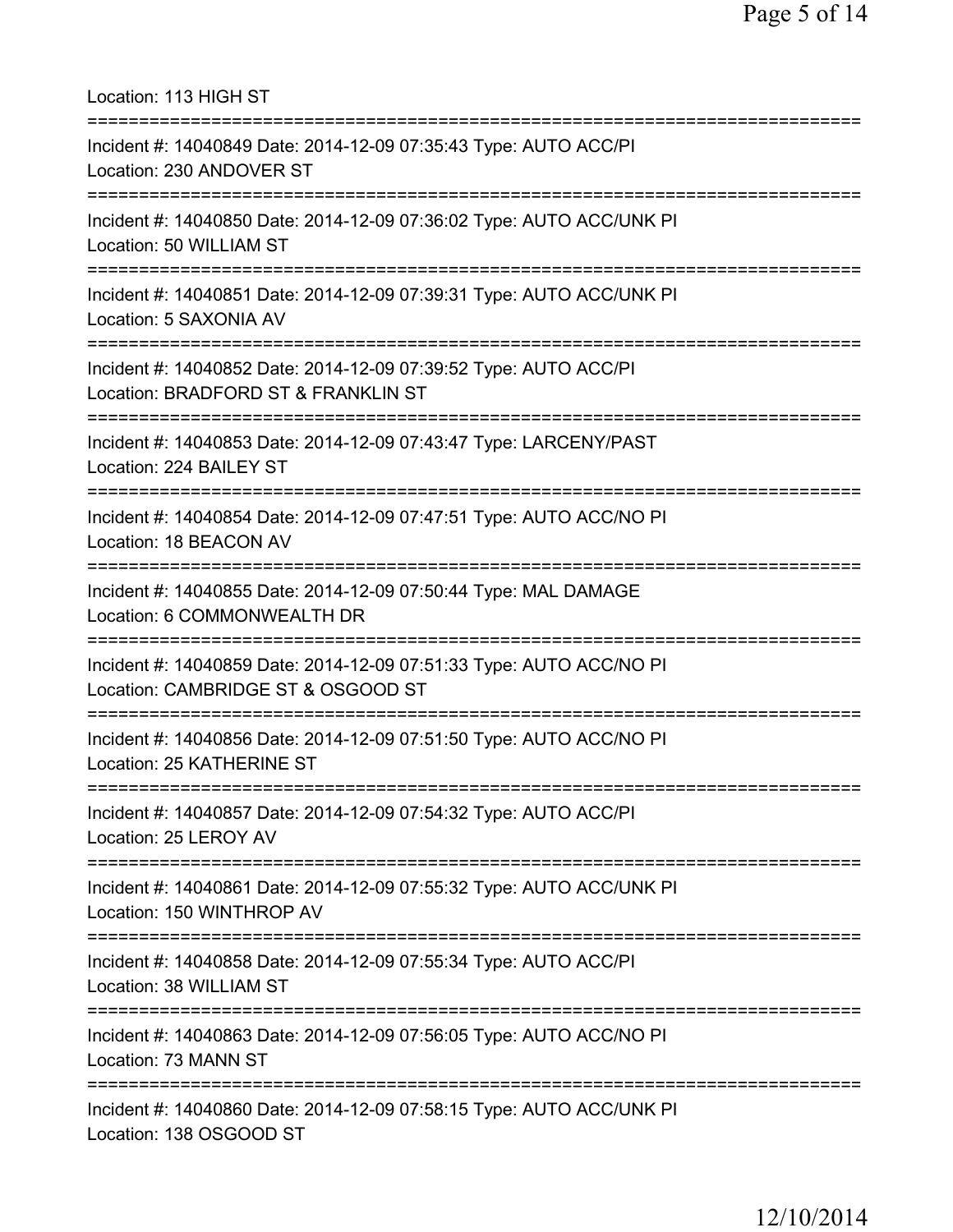| Incident #: 14040862 Date: 2014-12-09 08:00:46 Type: DOMESTIC/PROG<br>Location: 167 SANBORN ST<br>====================                                                |
|-----------------------------------------------------------------------------------------------------------------------------------------------------------------------|
| Incident #: 14040864 Date: 2014-12-09 08:02:00 Type: AUTO ACC/NO PI<br>Location: 46 WHITMAN ST                                                                        |
| Incident #: 14040865 Date: 2014-12-09 08:02:34 Type: AUTO ACC/UNK PI<br>Location: 123 LOWELL ST                                                                       |
| Incident #: 14040866 Date: 2014-12-09 08:05:16 Type: AUTO ACC/NO PI<br>Location: 22 CEDAR ST                                                                          |
| Incident #: 14040867 Date: 2014-12-09 08:07:12 Type: AUTO ACC/NO PI<br>Location: 17 TEXAS AV                                                                          |
| Incident #: 14040868 Date: 2014-12-09 08:07:38 Type: AUTO ACC/PI<br>Location: MARKET ST & S UNION ST                                                                  |
| Incident #: 14040869 Date: 2014-12-09 08:08:59 Type: AUTO ACC/NO PI<br>Location: ELM ST & JACKSON ST                                                                  |
| Incident #: 14040870 Date: 2014-12-09 08:11:15 Type: AUTO ACC/UNK PI<br>Location: SCHOOL BUS ACCIDENT / DORCHESTER ST & PHILLIPS ST<br>:============================= |
| Incident #: 14040871 Date: 2014-12-09 08:11:43 Type: AUTO ACC/NO PI<br>Location: 315 PROSPECT ST                                                                      |
| Incident #: 14040872 Date: 2014-12-09 08:13:33 Type: AUTO ACC/NO PI<br>Location: GROVE ST & HIGH ST                                                                   |
| Incident #: 14040873 Date: 2014-12-09 08:18:40 Type: AUTO ACC/NO PI<br>Location: JORDAN AV & KENDALL ST                                                               |
| Incident #: 14040874 Date: 2014-12-09 08:21:52 Type: AUTO ACC/NO PI<br>Location: 700 ESSEX ST                                                                         |
| Incident #: 14040875 Date: 2014-12-09 08:25:55 Type: AUTO ACC/NO PI<br>Location: BOSTON ST & MANN ST                                                                  |
| Incident #: 14040876 Date: 2014-12-09 08:27:23 Type: AUTO ACC/NO PI<br>Location: 35 SWAN ST                                                                           |
|                                                                                                                                                                       |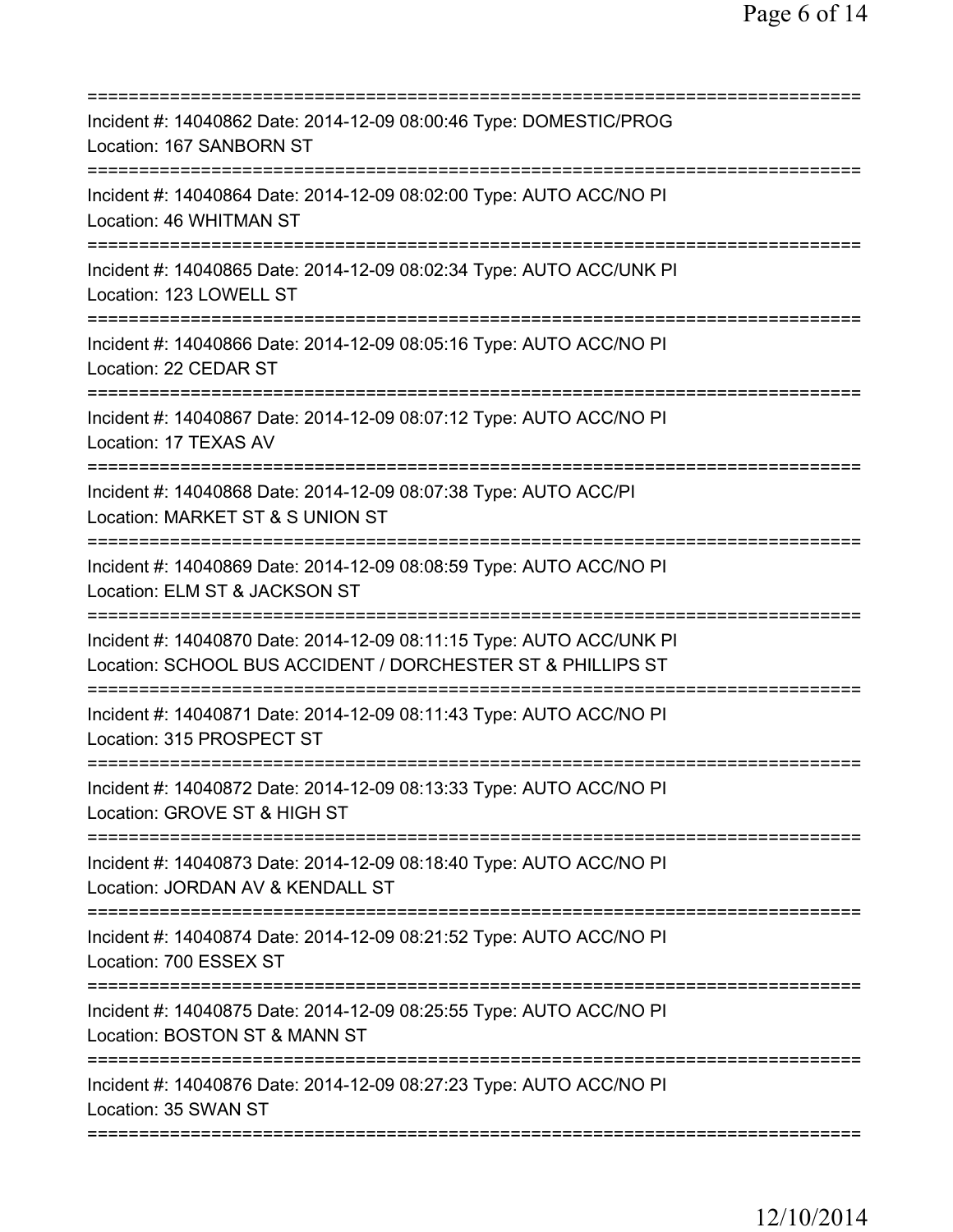| Incident #: 14040877 Date: 2014-12-09 08:30:50 Type: LARCENY/PAST<br>Location: 40 GREENWOOD ST                                            |
|-------------------------------------------------------------------------------------------------------------------------------------------|
| Incident #: 14040878 Date: 2014-12-09 08:31:55 Type: AUTO ACC/UNK PI<br>Location: JASPER ST & MILTON ST                                   |
| Incident #: 14040879 Date: 2014-12-09 08:34:46 Type: HIT & RUN M/V<br>Location: 34 LINEHAN ST                                             |
| Incident #: 14040880 Date: 2014-12-09 08:36:37 Type: AUTO ACC/NO PI<br>Location: LORING ST & MARKET ST                                    |
| Incident #: 14040881 Date: 2014-12-09 08:38:00 Type: AUTO ACC/NO PI<br>Location: KENT ST & S UNION ST                                     |
| Incident #: 14040882 Date: 2014-12-09 08:39:16 Type: AUTO ACC/NO PI<br>Location: 40 CYPRESS AV                                            |
| Incident #: 14040883 Date: 2014-12-09 08:41:03 Type: AUTO ACC/NO PI<br>Location: 95 BOXFORD ST                                            |
| Incident #: 14040884 Date: 2014-12-09 08:45:50 Type: AUTO ACC/NO PI<br><b>Location: LEROY AV</b><br>===================================== |
| Incident #: 14040885 Date: 2014-12-09 08:50:45 Type: AUTO ACC/NO PI<br>Location: ARLINGTON ST & CENTRE ST                                 |
| Incident #: 14040886 Date: 2014-12-09 08:52:37 Type: AUTO ACC/NO PI<br>Location: 46 WHITMAN ST                                            |
| Incident #: 14040887 Date: 2014-12-09 08:53:50 Type: AUTO ACC/NO PI<br>Location: 224 CYPRESS AV                                           |
| Incident #: 14040888 Date: 2014-12-09 08:54:30 Type: AUTO ACC/NO PI<br>Location: EUTAW ST & FERN ST                                       |
| Incident #: 14040889 Date: 2014-12-09 08:57:55 Type: CRUISER ACCID<br>Location: 5 SAXONIA AV                                              |
| Incident #: 14040890 Date: 2014-12-09 09:01:55 Type: SUS PERS/MV<br>Location: 133 ESSEX ST                                                |
| Incident #: 14040891 Date: 2014-12-09 09:02:29 Type: AUTO ACC/NO PI                                                                       |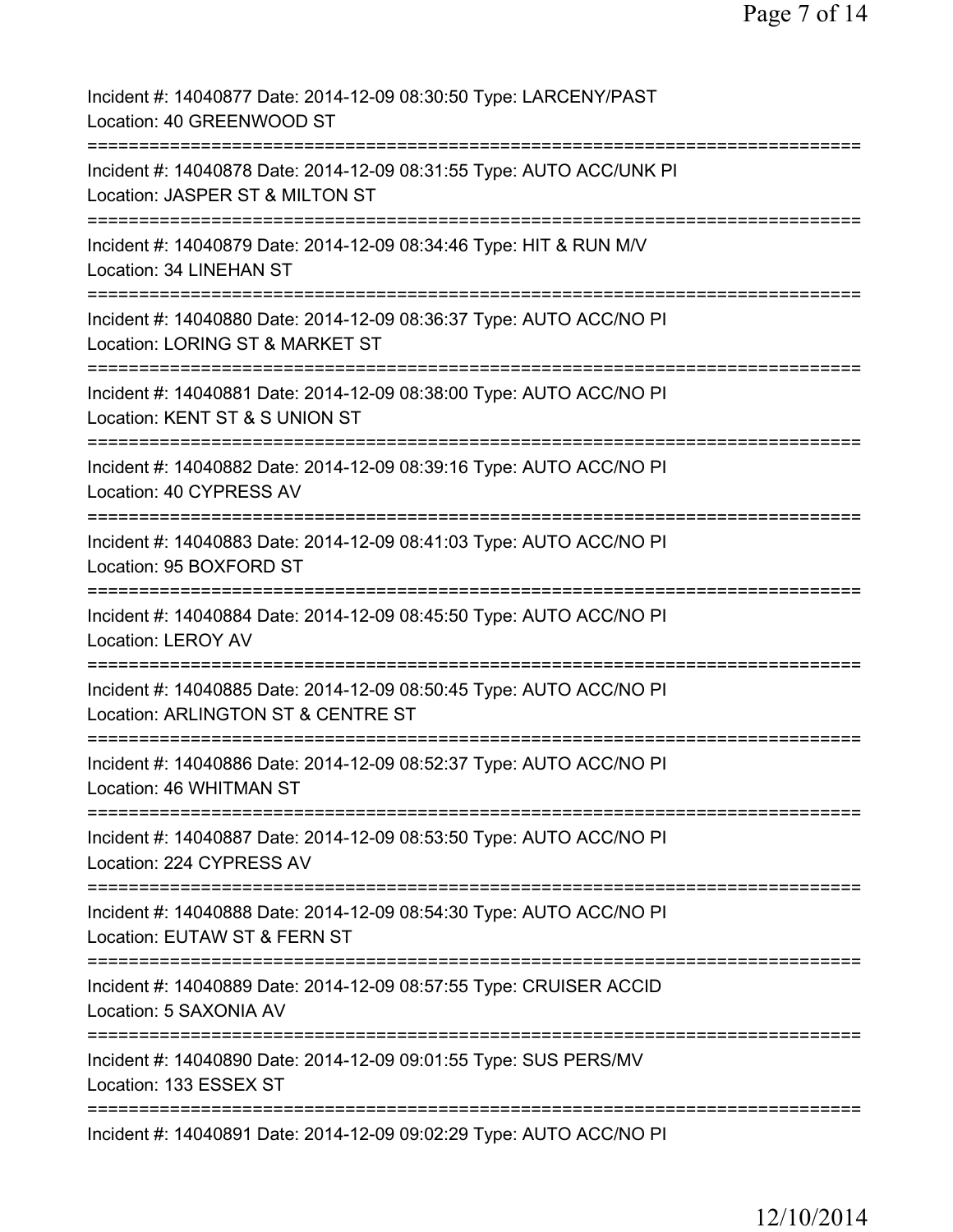Location: SPRUCE & THORNDIKE ST =========================================================================== Incident #: 14040892 Date: 2014-12-09 09:52:34 Type: AUTO ACC/NO PI Location: 70 OREGON AV =========================================================================== Incident #: 14040893 Date: 2014-12-09 09:55:08 Type: LOCKOUT Location: 86 FARLEY ST =========================================================================== Incident #: 14040894 Date: 2014-12-09 10:16:16 Type: ANIMAL COMPL Location: 245 BROADWAY #1 =========================================================================== Incident #: 14040895 Date: 2014-12-09 10:22:01 Type: STOL/MV/PAS Location: 59 FRANKLIN ST =========================================================================== Incident #: 14040897 Date: 2014-12-09 10:39:13 Type: LOST PROPERTY Location: 33 BROOK ST =========================================================================== Incident #: 14040896 Date: 2014-12-09 10:39:35 Type: B&E/MV/PAST Location: METHUEN ST & MILL ST =========================================================================== Incident #: 14040898 Date: 2014-12-09 11:07:54 Type: RECOV/STOL/MV Location: 24 MONTGOMERY ST =========================================================================== Incident #: 14040899 Date: 2014-12-09 11:14:00 Type: M/V STOP Location: HAMPSHIRE ST & LOWELL ST =========================================================================== Incident #: 14040900 Date: 2014-12-09 11:27:33 Type: TOW OF M/V Location: 72 EUTAW ST =========================================================================== Incident #: 14040901 Date: 2014-12-09 11:28:12 Type: DISTURBANCE Location: 2 APPLETON ST =========================================================================== Incident #: 14040902 Date: 2014-12-09 11:37:04 Type: SUBPOENA SERV Location: 393 HAMPSHIRE ST =========================================================================== Incident #: 14040903 Date: 2014-12-09 11:41:39 Type: ASSSIT OTHER PD Location: 3 BOSTON ST =========================================================================== Incident #: 14040904 Date: 2014-12-09 11:42:46 Type: SUS PERS/MV Location: 46 DURSO AV =========================================================================== Incident #: 14040905 Date: 2014-12-09 11:43:04 Type: M/V STOP Location: HAMPSHIRE ST & MYRTLE ST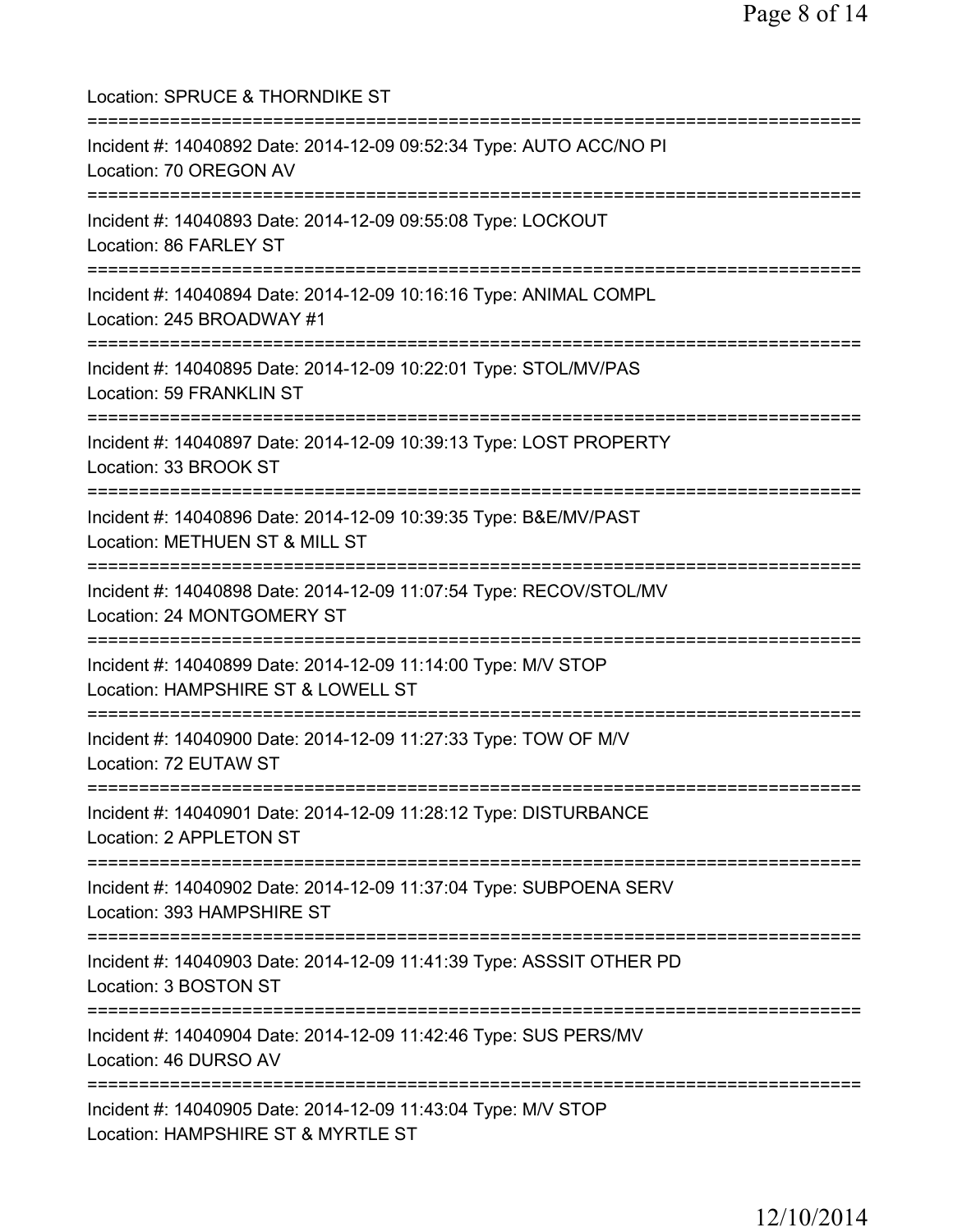| Incident #: 14040906 Date: 2014-12-09 11:43:54 Type: MAL DAMAGE<br>Location: POLLO CENTRO / 436 S UNION ST                                                     |
|----------------------------------------------------------------------------------------------------------------------------------------------------------------|
| Incident #: 14040908 Date: 2014-12-09 11:48:37 Type: HIT & RUN M/V<br>Location: 674 LOWELL ST                                                                  |
| Incident #: 14040907 Date: 2014-12-09 11:48:40 Type: AUTO ACC/NO PI<br>Location: PARKER ST & SALEM ST                                                          |
| Incident #: 14040909 Date: 2014-12-09 12:00:06 Type: CK WELL BEING<br>Location: 281 BROADWAY                                                                   |
| Incident #: 14040910 Date: 2014-12-09 12:14:56 Type: DISTURBANCE<br>Location: LAWRENCE HIGH SCHOOL / 233 HAVERHILL ST                                          |
| ==========================<br>Incident #: 14040911 Date: 2014-12-09 12:39:46 Type: WOMAN DOWN<br>Location: 56 COLONIAL RD                                      |
| Incident #: 14040912 Date: 2014-12-09 12:40:30 Type: AUTO ACC/NO PI<br>Location: 360 MERRIMACK ST                                                              |
| Incident #: 14040913 Date: 2014-12-09 12:47:25 Type: LARCENY/MV/ATTE<br>Location: 76 AMES ST                                                                   |
| Incident #: 14040914 Date: 2014-12-09 12:56:36 Type: HIT & RUN M/V<br>Location: 27 PLATT ST                                                                    |
| Incident #: 14040915 Date: 2014-12-09 12:59:46 Type: SHOPLIFTING<br>Location: MARKET BASKET / 700 ESSEX ST                                                     |
| ;==================================<br>Incident #: 14040916 Date: 2014-12-09 13:02:12 Type: LARCENY/PAST<br>Location: SUN BRIDGE NURSING HOME / 555 S UNION ST |
| Incident #: 14040917 Date: 2014-12-09 13:32:17 Type: B&E/MV/PAST<br>Location: 59 TENNEY ST FL 1                                                                |
| Incident #: 14040918 Date: 2014-12-09 13:42:41 Type: STOL/MV/PAS<br>Location: FOREST ST & HAVERHILL ST                                                         |
| Incident #: 14040919 Date: 2014-12-09 13:54:44 Type: SUBPOENA SERV<br>Location: 120 HIGH ST                                                                    |
|                                                                                                                                                                |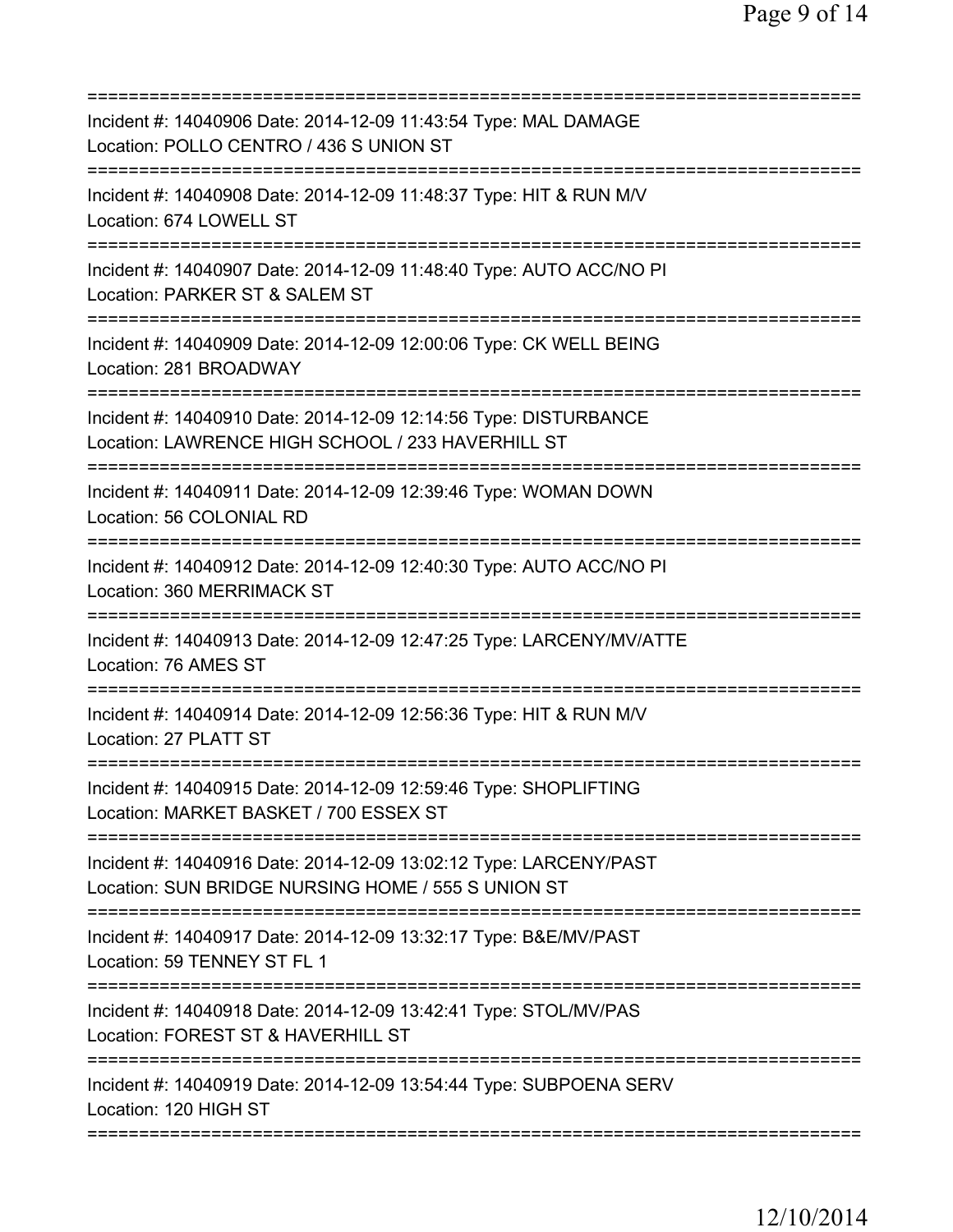Incident #: 14040920 Date: 2014-12-09 13:56:44 Type: SUBPOENA SERV Location: 28 ORCHARD ST #1 =========================================================================== Incident #: 14040921 Date: 2014-12-09 14:04:38 Type: SUS PERS/MV Location: CAMBRIDGE ST & OSGOOD ST =========================================================================== Incident #: 14040922 Date: 2014-12-09 14:23:30 Type: AUTO ACC/NO PI Location: S UNION ST & WINTHROP AV =========================================================================== Incident #: 14040923 Date: 2014-12-09 14:42:19 Type: MAL DAMAGE Location: 182 PROSPECT ST =========================================================================== Incident #: 14040924 Date: 2014-12-09 15:15:05 Type: M/V STOP Location: FERRY ST & VERMONT ST =========================================================================== Incident #: 14040925 Date: 2014-12-09 16:21:27 Type: UNWANTEDGUEST Location: TRI STATE GLASS / 84 S BROADWAY =========================================================================== Incident #: 14040926 Date: 2014-12-09 16:22:20 Type: STOL/MV/PAS Location: 391 LOWELL ST =========================================================================== Incident #: 14040927 Date: 2014-12-09 16:26:09 Type: DOMESTIC/PROG Location: 107 GARDEN ST #APT3R =========================================================================== Incident #: 14040928 Date: 2014-12-09 16:31:54 Type: UNKNOWN PROB Location: 67 NEWTON ST =========================================================================== Incident #: 14040929 Date: 2014-12-09 16:32:28 Type: DOMESTIC/PAST Location: 36 MORTON ST FL 1 =========================================================================== Incident #: 14040930 Date: 2014-12-09 16:36:11 Type: AUTO ACC/PED Location: 161 ESSEX ST =========================================================================== Incident #: 14040932 Date: 2014-12-09 16:37:49 Type: VANDALISM Location: 30 WASHINGTON ST =========================================================================== Incident #: 14040931 Date: 2014-12-09 16:38:24 Type: VANDALISM Location: 4 INMAN ST =========================================================================== Incident #: 14040933 Date: 2014-12-09 16:39:49 Type: MEDIC SUPPORT Location: 141 AMESBURY ST #402 =========================================================================== Incident #: 14040934 Date: 2014-12-09 16:43:01 Type: HIT & RUN M/V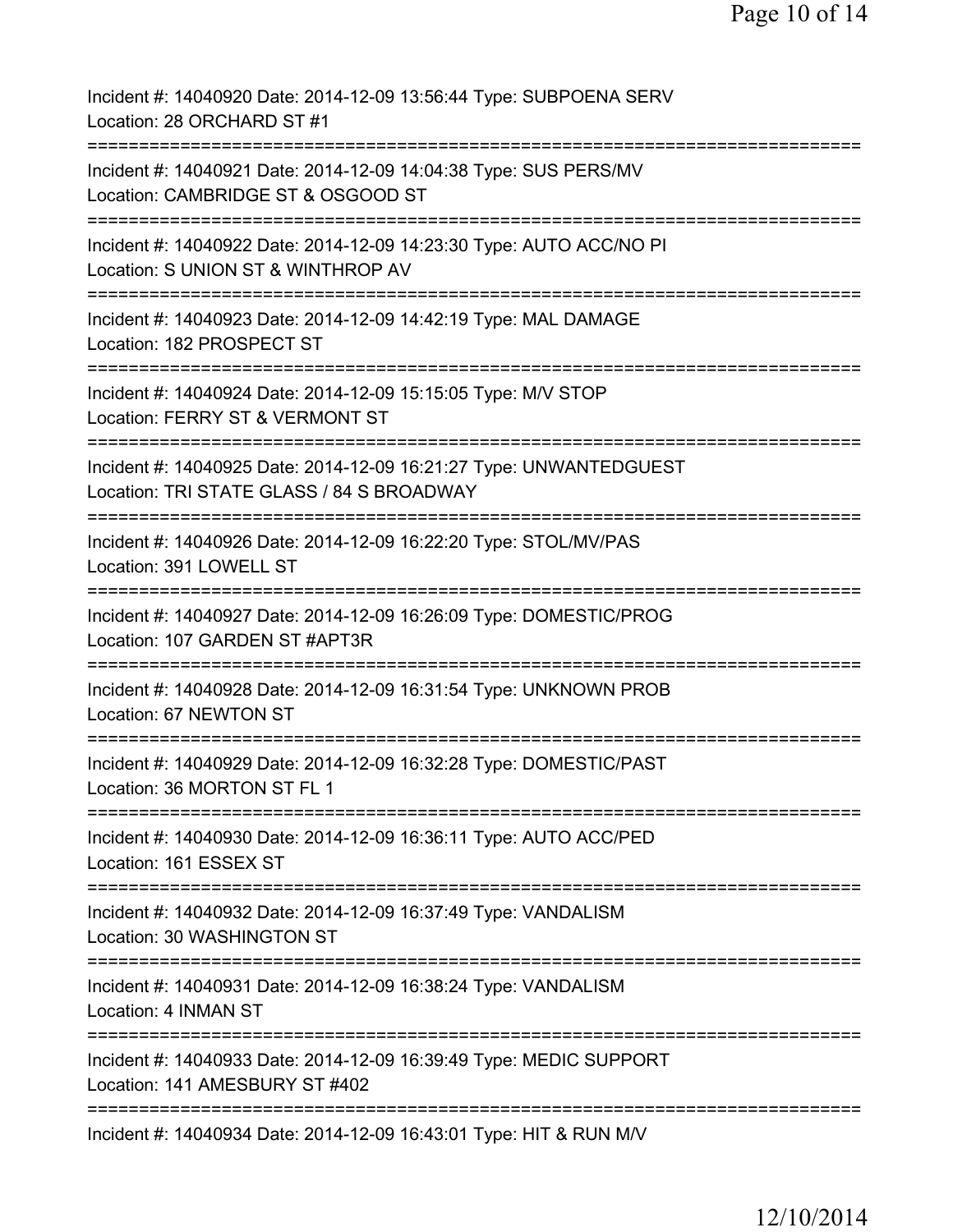Location: 34 LINEHAN ST =========================================================================== Incident #: 14040935 Date: 2014-12-09 17:07:27 Type: AUTO ACC/PED Location: AMESBURY ST & METHUEN ST =========================================================================== Incident #: 14040936 Date: 2014-12-09 17:24:54 Type: ALARM/BURG Location: 283 S BROADWAY =========================================================================== Incident #: 14040937 Date: 2014-12-09 17:35:42 Type: M/V STOP Location: HAMPSHIRE ST & HAVERHILL ST =========================================================================== Incident #: 14040938 Date: 2014-12-09 17:49:40 Type: M/V STOP Location: DAVIS ST & EASTON ST =========================================================================== Incident #: 14040939 Date: 2014-12-09 18:11:49 Type: M/V STOP Location: 356 BROADWAY =========================================================================== Incident #: 14040940 Date: 2014-12-09 18:20:24 Type: M/V STOP Location: S BROADWAY & SHATTUCK ST =========================================================================== Incident #: 14040941 Date: 2014-12-09 18:23:11 Type: LOST PROPERTY Location: BRADFORD APTS =========================================================================== Incident #: 14040942 Date: 2014-12-09 18:31:31 Type: AUTO ACC/PED Location: CORNISH ST & JACKSON ST =========================================================================== Incident #: 14040943 Date: 2014-12-09 18:35:02 Type: SUICIDE ATTEMPT Location: 202 FARNHAM ST FL 2 =========================================================================== Incident #: 14040944 Date: 2014-12-09 18:42:02 Type: HARASSMENT Location: 144 BUTLER ST =========================================================================== Incident #: 14040945 Date: 2014-12-09 18:42:52 Type: UNWANTEDGUEST Location: 680 LOWELL ST FL 2 =========================================================================== Incident #: 14040946 Date: 2014-12-09 18:50:17 Type: LARCENY/PAST Location: 85 SUNSET AV FL 2 =========================================================================== Incident #: 14040947 Date: 2014-12-09 19:12:54 Type: HIT & RUN M/V Location: 45 CEDAR ST =========================================================================== Incident #: 14040948 Date: 2014-12-09 19:18:36 Type: HIT & RUN M/V Location: 22 SUNSET AV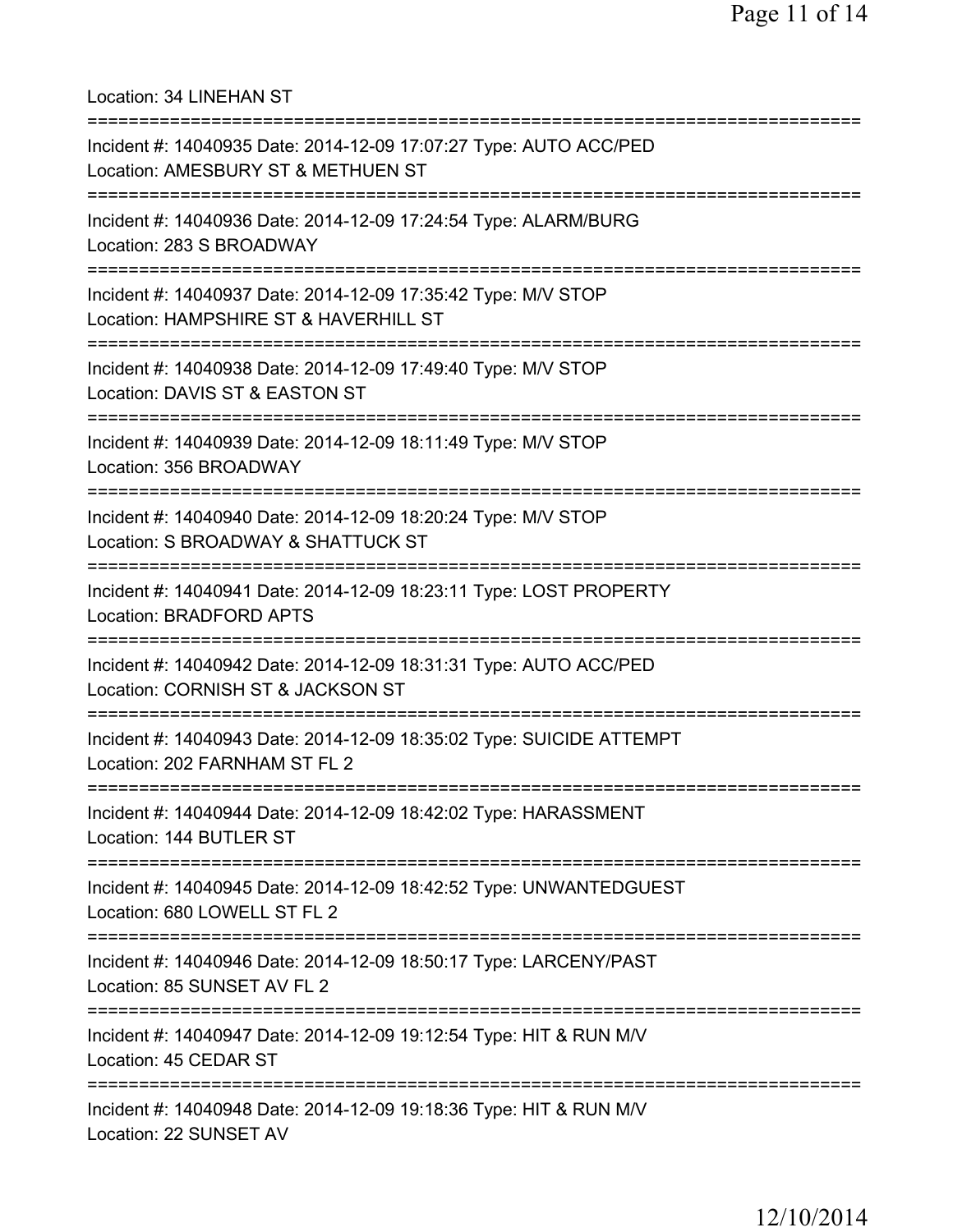| Incident #: 14040949 Date: 2014-12-09 19:25:08 Type: STOL/MV/PAS<br>Location: 21 SAUNDERS ST                                       |
|------------------------------------------------------------------------------------------------------------------------------------|
| Incident #: 14040950 Date: 2014-12-09 19:41:43 Type: UNWANTEDGUEST<br>Location: 117 THOREAU WAY #532                               |
| Incident #: 14040951 Date: 2014-12-09 19:58:20 Type: RECOV/STOL/MV<br>Location: 160 GARDEN ST                                      |
| Incident #: 14040952 Date: 2014-12-09 20:03:27 Type: DISORDERLY<br>Location: 550 BROADWAY #409 FL 4<br>=========================== |
| Incident #: 14040953 Date: 2014-12-09 20:46:41 Type: M/V STOP<br>Location: BROADWAY & WATER ST                                     |
| ========================<br>Incident #: 14040954 Date: 2014-12-09 20:50:23 Type: M/V STOP<br>Location: KINGSTON ST & SANBORN ST    |
| Incident #: 14040955 Date: 2014-12-09 20:56:15 Type: MEDIC SUPPORT<br>Location: 355 PARK ST #104                                   |
| Incident #: 14040956 Date: 2014-12-09 20:58:11 Type: E911 HANGUP<br>Location: 210 MT VERNON ST                                     |
| Incident #: 14040957 Date: 2014-12-09 21:10:10 Type: DOMESTIC/PAST<br>Location: 117 THOREAU WAY                                    |
| Incident #: 14040958 Date: 2014-12-09 21:14:52 Type: UNKNOWN PROB<br>Location: TRAIN STATION / 211 MERRIMACK ST                    |
| Incident #: 14040959 Date: 2014-12-09 21:20:47 Type: INVEST CONT<br>Location: 12 EXETER ST                                         |
| Incident #: 14040960 Date: 2014-12-09 21:31:42 Type: M/V STOP<br>Location: MT AUBURN ST & S BOWDOIN ST                             |
| Incident #: 14040961 Date: 2014-12-09 21:58:45 Type: HIT & RUN M/V<br>Location: 28 BUSWELL ST                                      |
| Incident #: 14040962 Date: 2014-12-09 21:59:28 Type: M/V STOP<br>Location: 261 ARLINGTON ST                                        |
|                                                                                                                                    |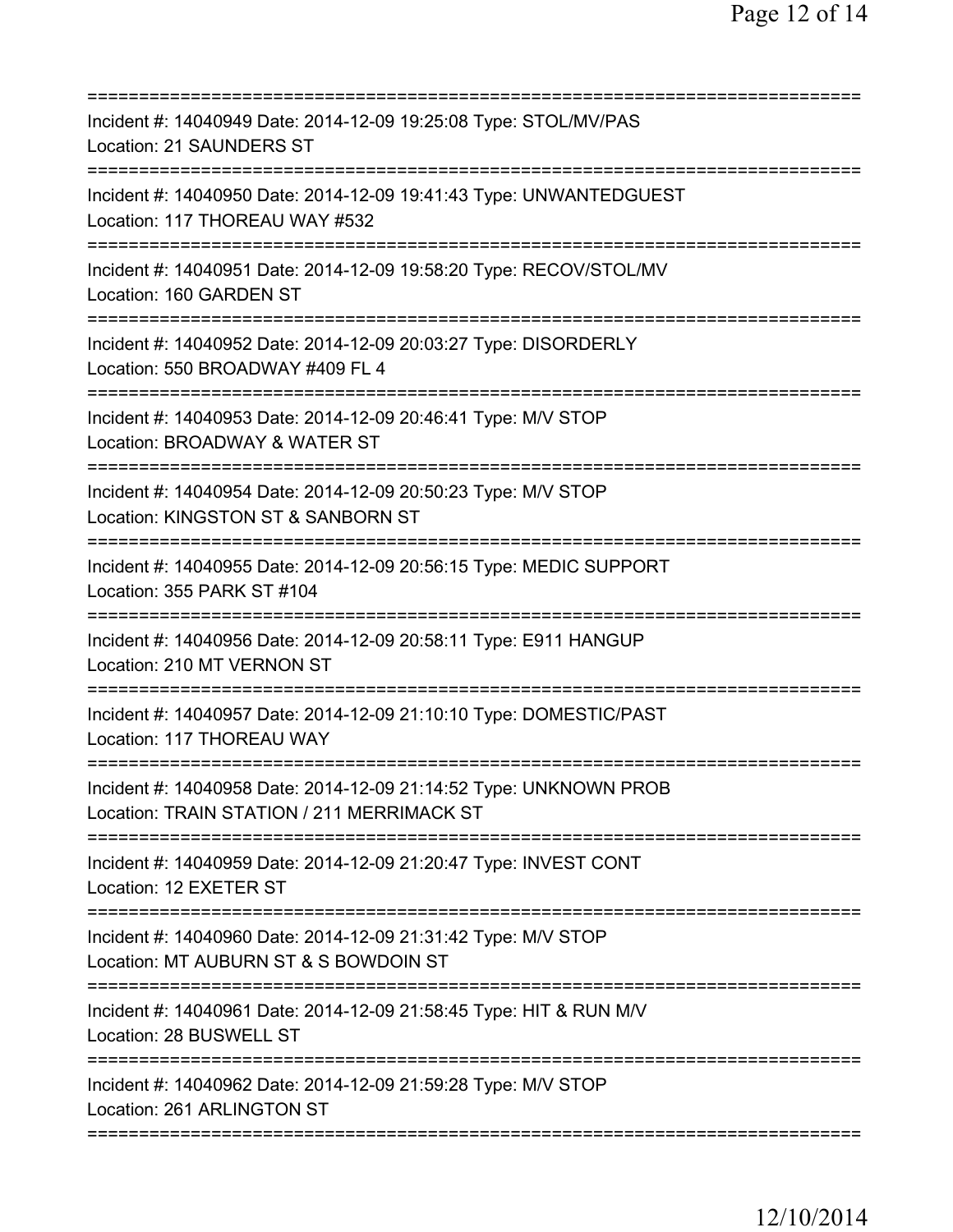| Incident #: 14040963 Date: 2014-12-09 21:59:46 Type: RECOV/STOL/MV<br><b>Location: SPARKLE DR</b>                            |
|------------------------------------------------------------------------------------------------------------------------------|
| Incident #: 14040964 Date: 2014-12-09 22:04:55 Type: SUS PERS/MV<br>Location: BIGELOW ST & SANBORN ST                        |
| Incident #: 14040965 Date: 2014-12-09 22:06:02 Type: M/V STOP<br>Location: LAWRENCE ST & PARK ST                             |
| Incident #: 14040966 Date: 2014-12-09 22:14:45 Type: SUS PERS/MV<br>Location: 50 BROADWAY                                    |
| Incident #: 14040967 Date: 2014-12-09 22:26:08 Type: AUTO ACC/PI<br>Location: CORRECTIONAL ALTERNATIVE CNTR / 165 MARSTON ST |
| Incident #: 14040969 Date: 2014-12-09 22:27:05 Type: DOMESTIC/PROG<br>Location: 67 FRANKLIN ST FL 1                          |
| Incident #: 14040968 Date: 2014-12-09 22:27:33 Type: SUS PERS/MV<br>Location: 50 BROADWAY                                    |
| Incident #: 14040970 Date: 2014-12-09 22:41:38 Type: DISORDERLY<br>Location: 550 BROADWAY #409                               |
| Incident #: 14040971 Date: 2014-12-09 22:56:58 Type: SHOTS FIRED<br>Location: FARNHAM ST & SHAWSHEEN RD                      |
| Incident #: 14040972 Date: 2014-12-09 23:26:45 Type: ALARM/BURG<br>Location: 71 N PARISH RD                                  |
| Incident #: 14040973 Date: 2014-12-09 23:44:14 Type: M/V STOP<br>Location: HAMPSHIRE ST & LOWELL ST                          |
| Incident #: 14040974 Date: 2014-12-09 23:58:07 Type: M/V STOP<br>Location: BRADFORD ST & BROADWAY                            |
|                                                                                                                              |

537 record(s)

{ call presslog("2014-12-09","0000","2014-12-09","2359") } Total records found: 537 These results were produced by the following query: